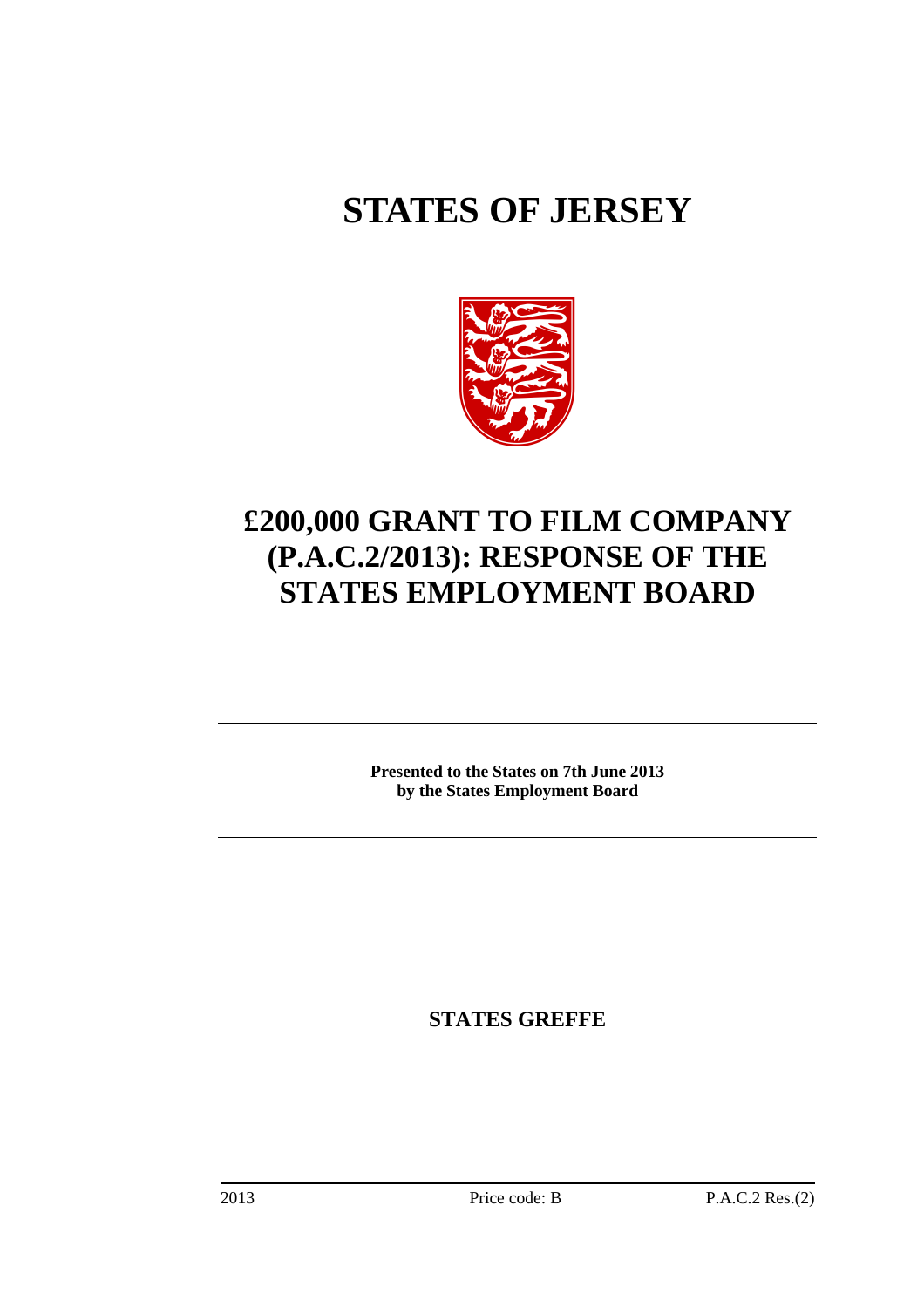#### **£200,000 GRANT TO FILM COMPANY (P.A.C.2/2013): RESPONSE OF THE STATES EMPLOYMENT BOARD**

| <b>Response to:</b> | P.A.C.2/2013 |
|---------------------|--------------|
|                     |              |

**Response required by:** 6th June 2013

| £200,000 Grant to Film Company<br><b>Review title:</b> |
|--------------------------------------------------------|
|--------------------------------------------------------|

#### **Introduction**

The States Employment Board considered this report on 23rd May 2013. Particular consideration was given to the recommendation made at paragraph 10.46.

The Board is satisfied that suitable procedures are already in place to address incidents involving an alleged failure to comply with financial directions.

#### **RECOMMENDATIONS**

|       | <b>Recommendations</b>   | To         | Accept/       | <b>Comments</b>                     | <b>Target</b> |
|-------|--------------------------|------------|---------------|-------------------------------------|---------------|
|       |                          |            | <b>Reject</b> |                                     | date of       |
|       |                          |            |               |                                     | action/       |
|       |                          |            |               |                                     | completion    |
| 10.46 | SEB must put specific    | <b>CMD</b> | Accept        | The<br>requirements set<br>out in   |               |
|       | procedures in place to   |            |               | Financial Directions are a key part |               |
|       | deal with those who fail |            |               | Financial<br>Control<br>of<br>the   |               |
|       | to comply with Financial |            |               | Framework and compliance with       |               |
|       | Directions.              |            |               | them is mandatory. Not following    |               |
|       |                          |            |               | the Directions may lead to an       |               |
|       |                          |            |               | offence being committed under       |               |
|       |                          |            |               | Part 7 of the Law. Any exemptions   |               |
|       |                          |            |               | from the requirements must be       |               |
|       |                          |            |               | approved by the Treasurer of the    |               |
|       |                          |            |               | States. The Accounting Officer is   |               |
|       |                          |            |               | personally accountable for the      |               |
|       |                          |            |               | proper financial management of      |               |
|       |                          |            |               | the resources of the body in        |               |
|       |                          |            |               | accordance with the Law. Failure    |               |
|       |                          |            |               | to comply with financial directions |               |
|       |                          |            |               | can be managed within the existing  |               |
|       |                          |            |               | framework for disciplinary matters. |               |
|       |                          |            |               |                                     |               |

The relevant disciplinary procedure which would be applied in the event of failure to comply is appended to this response.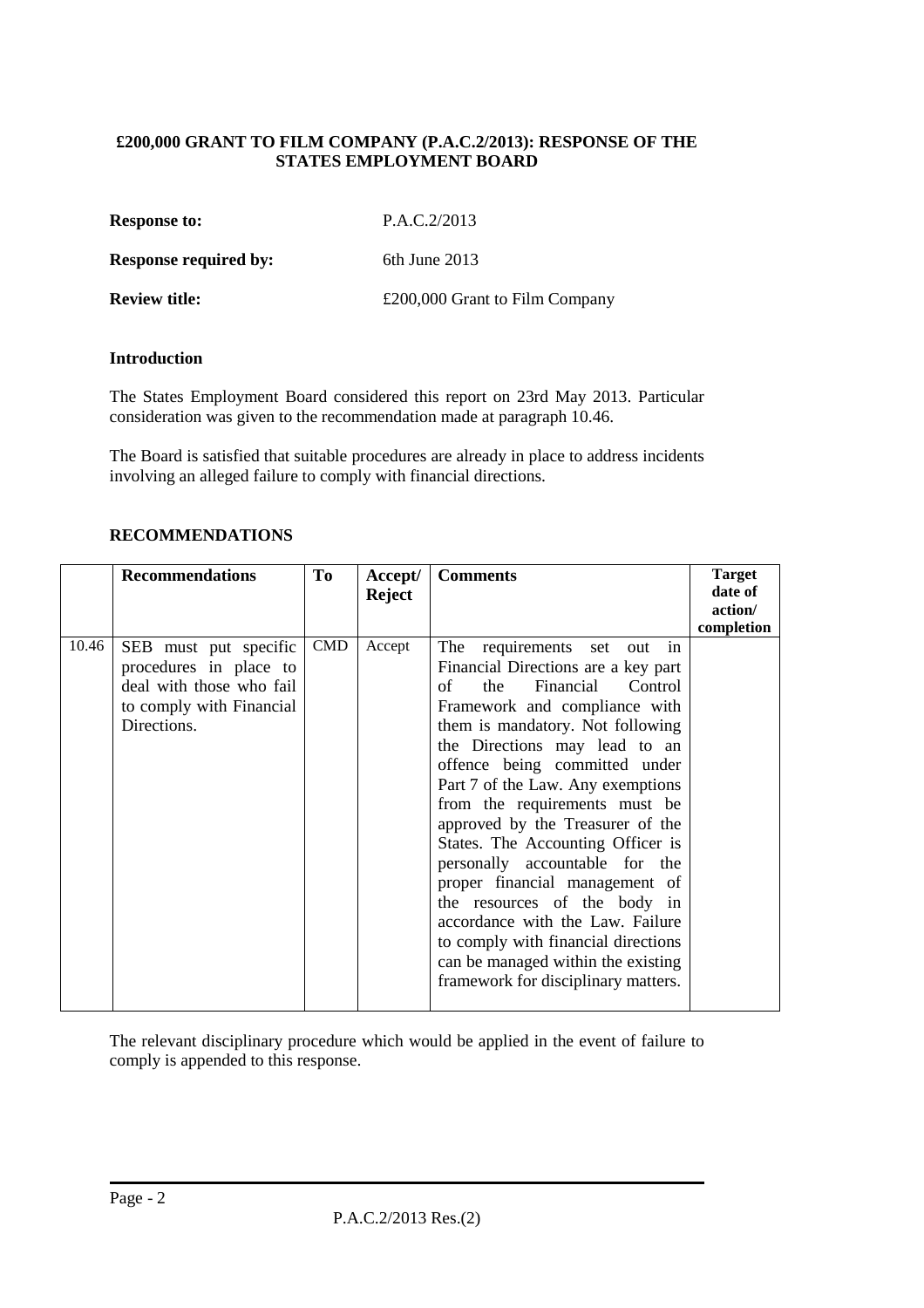# **STATES OF JERSEY**

# **DISCIPLINARY PROCEDURE FOR CHIEF OFFICERS**

# **1. APPLICATION AND PRINCIPLES**

- 1.1 In the normal course of events, when issues become apparent which concern the performance, conduct, capability, etc., of a chief officer, the Chief Executive to the Council of Ministers (hereinafter referred to as the Chief Executive) and/or the Chief Officer's Minister will discuss and attempt to resolve those matters arising with the officer concerned on a personal basis. The procedure described in this Procedure will be used only where such informal efforts to resolve problems arising have failed.
- 1.2 All parties involved in the operation of this Procedure will maintain confidentiality while proceedings are being progressed. The outcome of any particular case arising under the Procedure will not as a general rule be publicised but it is accepted that following the outcome of a particular case the States Employment Board, and/or the Minister and/or the chief officer concerned might decide that public disclosure is appropriate.

# **2. DISCIPLINE PROCEDURE**

# 2.1 **Preliminary investigations**

- 2.1.1 If circumstances arise where the Chief Executive considers it justified, he will notify in writing the chief officer of the complaints against him. At the discretion and facilitation of the Chief Executive, there may be a meeting between the Chief Executive and the chief officer, to determine the requirement and manner for the complaints to be pursued.
- 2.1.2 In the event that the complaints are pursued, the Chief Executive will order a preliminary investigation to be undertaken to establish the relevant facts. In normal circumstances the investigation will be undertaken by the Director of Human Resources (hereinafter referred to as the Investigating Officer). Facts will include statements from available witnesses and the chief officer involved. Following the investigation the Investigating Officer will produce a written report which will be given to the Chief Executive and the chief officer concerned. The results of the preliminary investigation will be discussed by the Chief Executive and the Chief Officer. The Chief Executive will keep the appropriate Minister fully informed of developments.
- 2.1.3 Where it is agreed that medical fitness is in question a separate procedure will apply to suit the circumstances.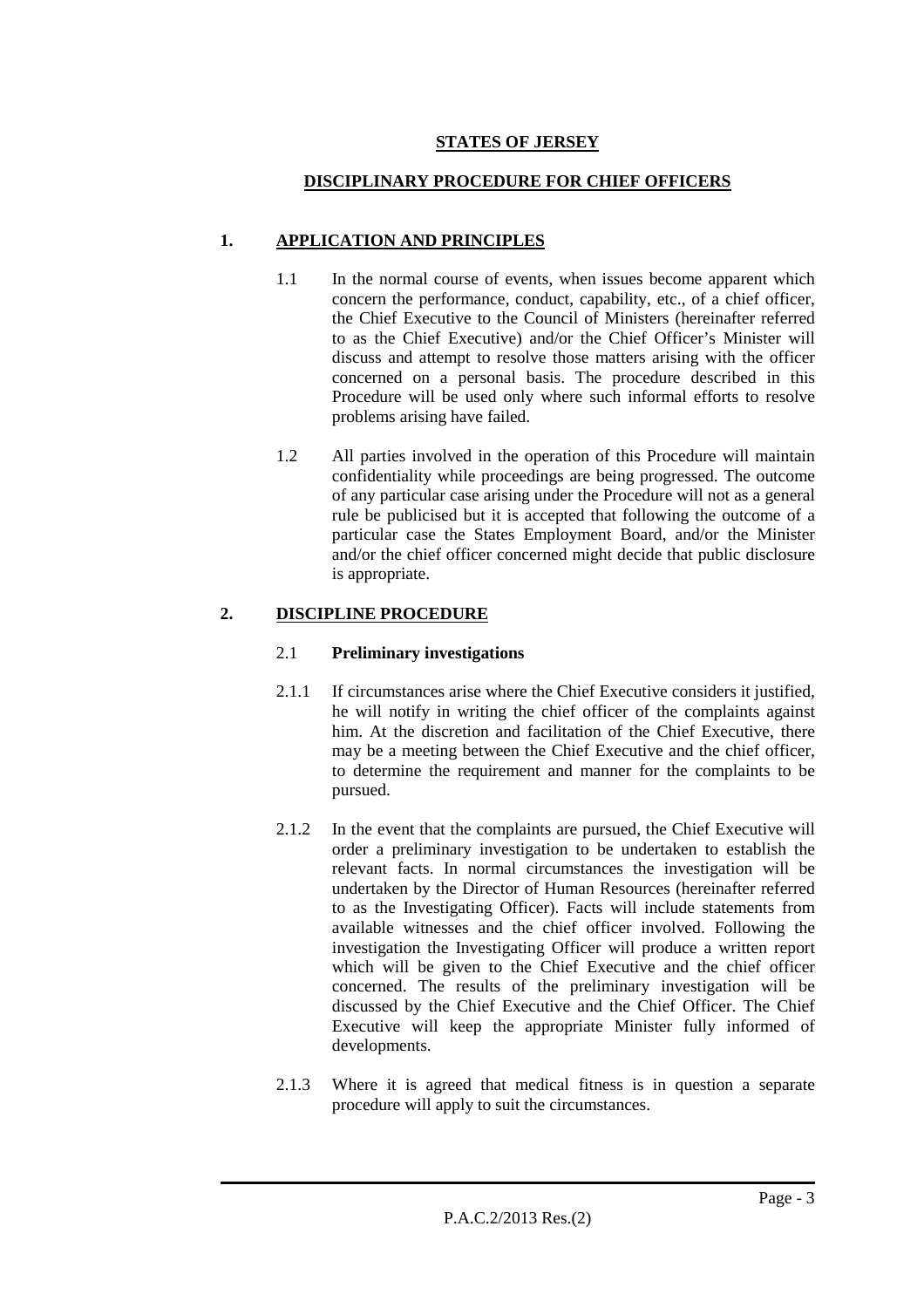#### 2.2 **Minor Breaches of Discipline or Poor Performance/Capability**

- 2.2.1 Minor breaches of discipline or poor performance/capability will be dealt with by the Chief Executive. The chief officer will be given the opportunity to comment upon the complaint. If the chief officer considers it necessary, he/she will have the opportunity to be accompanied by a companion. In the event of the chief officer being accompanied, the Chief Executive may be accompanied by a senior officer from the Human Resources Department (other than the Director).
- 2.2.2 Minor breaches of discipline or poor performance/capability will be dealt with by recorded oral warning(s). These will give details of  $$ 
	- i) the breach of discipline/poor performance/capability;
	- ii) the required remedial action;
	- iii) the period of review. In cases of poor performance/capability this will be of a sufficient time to allow the chief officer a reasonable opportunity to perform at the level required;
	- iv) any assistance that may be given to the chief officer; and
	- v) the likely outcome of further misconduct or shortfall in performance/capability,
	- vi) or such of the above as shall be deemed appropriate in any particular case.
- 2.2.3 Appeals against the above may be made to the States Employment Board in accordance with Section 3 (below). The decision of the States Employment Board will be final.

#### 2.3 **Continued or Serious Breach of Discipline/Poor Performance/ Capability**

- 2.3.1 If the preliminary investigation indicates that a more serious breach of discipline/poor performance/capability has occurred, or if the chief officer fails to improve and/or maintain improvements in conduct or job performance following the issue of oral warning(s), the issue will be dealt with by the Chief Executive at a disciplinary hearing.
- 2.3.2 The chief officer will be provided with, in writing, the following:
	- i) sufficient notice of the hearing;
	- ii) full particulars of the complaint;
	- iii) a statement of rights under these procedures; and
	- iv) details for the procedure for the hearing.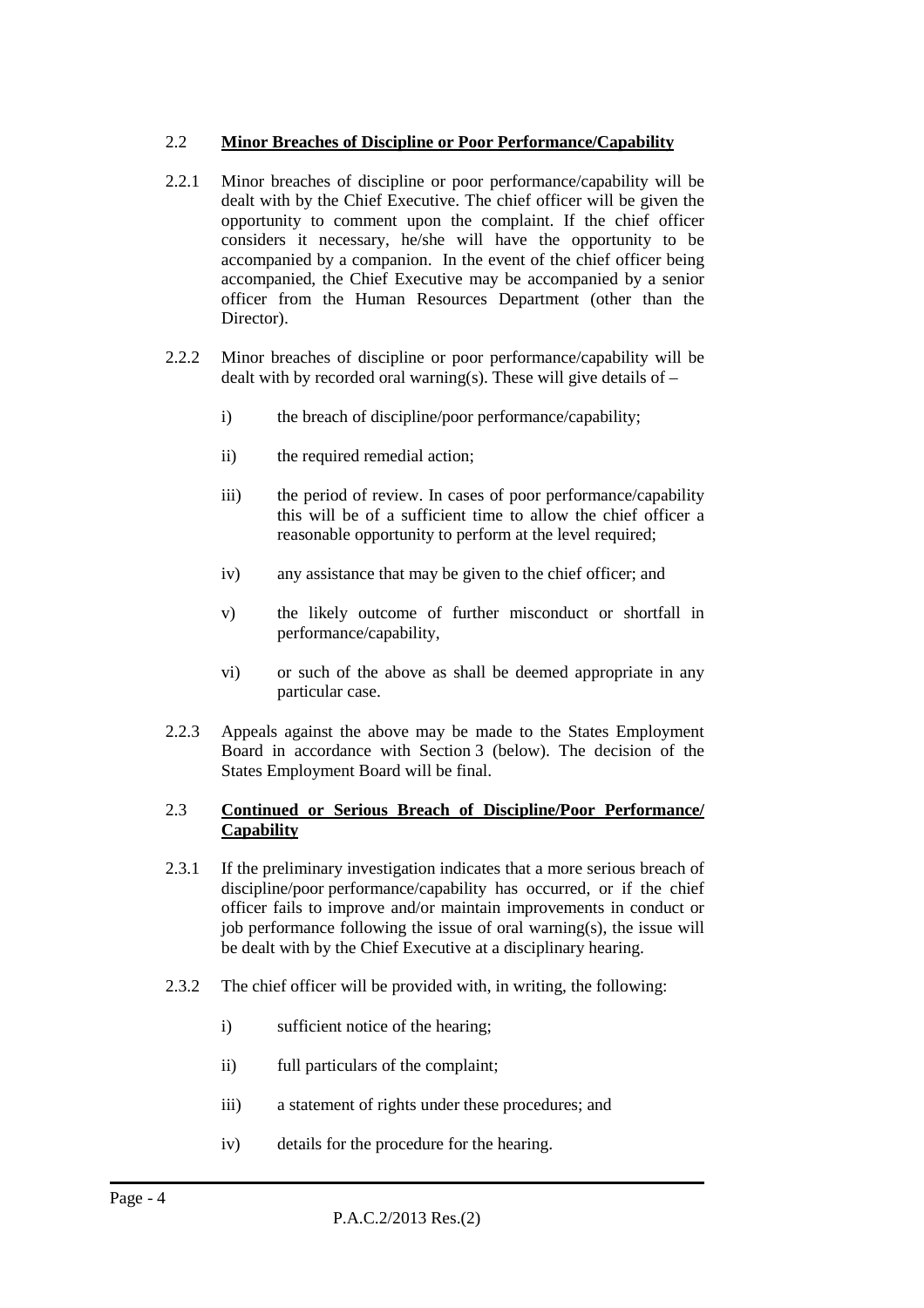- 2.3.3 In more serious circumstances the chief officer may be suspended from duty on full pay by the Chief Executive, pending the outcome of this procedure.
- 2.3.4 At the hearing the chief officer may be accompanied by a companion. In the event of the chief officer being accompanied, the Chief Executive may be accompanied by a senior officer from the Human Resources Department (other than the Director).
- 2.3.5 The evidence (including documents, statements and calling of witnesses) in support of the complaint will be presented to the Chief Executive by the Investigating Officer. The chief officer will be provided with the opportunity to present a response to the complaint (including the submission of documents, statements and calling of witnesses) and to respond to questions by the panel. Witnesses may be questioned by the other party.
- 2.3.6 The Chief Executive and the chief officer, or his/her companion will have the right to sum up at the end of the evidence.
- 2.3.7 Only in exceptional cases will the Chief Executive hear one party without the other being present.
- 2.3.8 The Chief Executive may choose to exonerate the chief officer or impose sanctions (see **Appendix**). The chief officer will be notified of the outcome in writing. The notification will state –
	- i) details of the misconduct/poor performance/capability;
	- ii) details of any sanctions and, where appropriate the required remedial action for a period of review; and
	- iii) where appropriate, the likely outcome of further misconduct/poor performance/capability.

# **3. APPEALS PROCEDURE**

3.1 In the event that the chief officer is dissatisfied with the decision reached in the process described in Sections 2.3 (above) he/she may appeal to the States Employment Board whose decision will be final. The conduct of the appeal hearing will be the same as for the hearing under Paragraphs 2.3.4 to 2.3.7 (above).

# **4. BREAKDOWN OF NORMAL RELATIONSHIPS**

- 4.1 It is possible on rare occasions that there could be an irrevocable breakdown in the special relationship that normally exists between chief officers and their Minister.
- 4.2 In the event of a Minister feeling that the relationship with his chief officer is breaking down, it will bring it to the early notice of the chief officer and to the attention of the Chief Executive so that steps to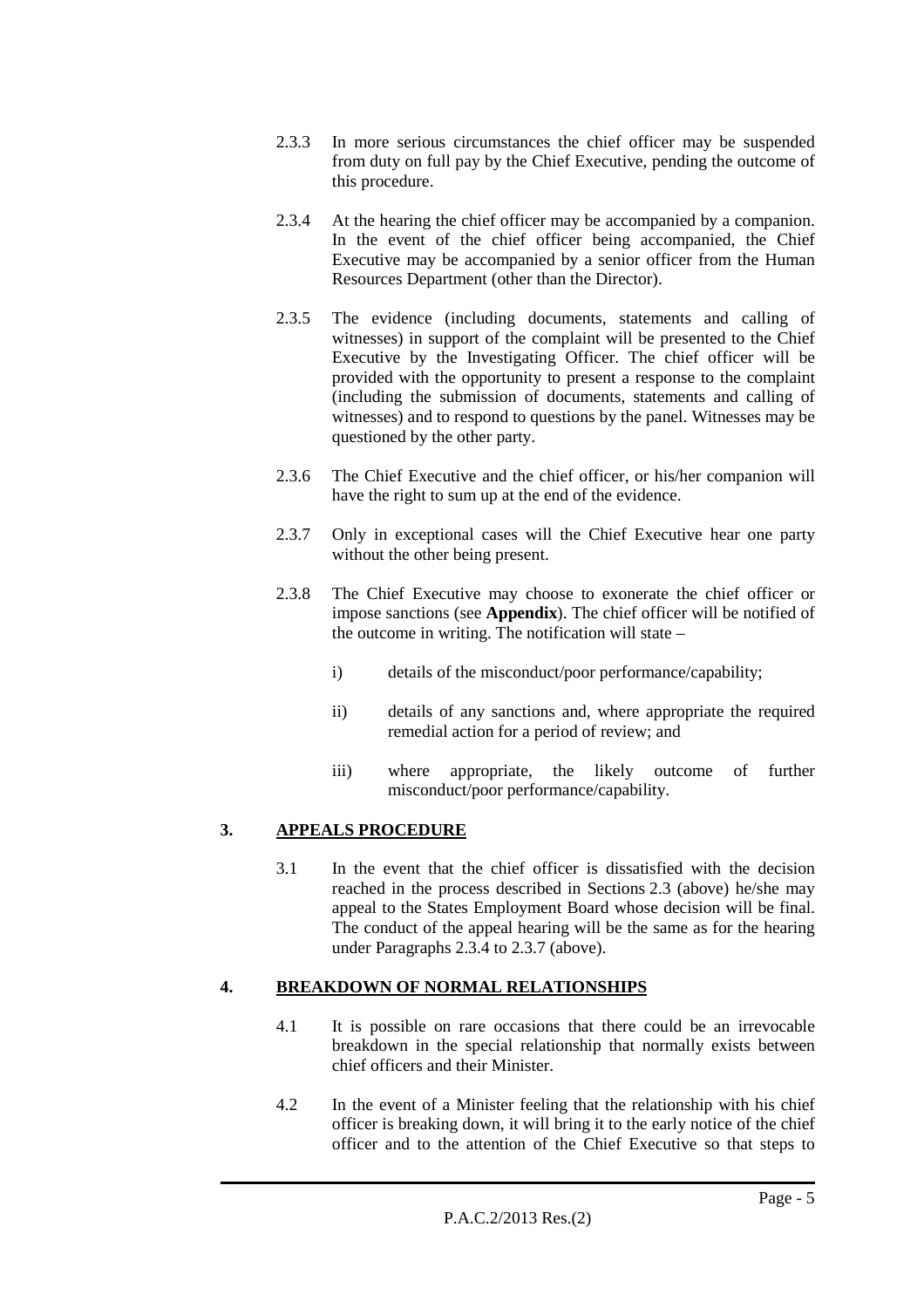improve the relationship can occur, or alternative action be taken, in particular transfer to another post or termination of contract.

- 4.3 If the procedure described in Paragraph 4.2 fails to resolve the problem to the satisfaction of the Minister, the issue will be referred to a hearing chaired by the Chief Executive as laid down in Section 2.3 (above).
- 4.4 This hearing will determine the appropriate course of action. In the event of the chief officer being dissatisfied he/she may appeal against the decision using the procedure described in the Section 3 above.

#### **5 APPLICATION OF DISCIPLINARY ACTION**

With the exception of warnings, any disciplinary action against a chief officer taken in accordance with the above procedure must be notified to the States Employment Board.